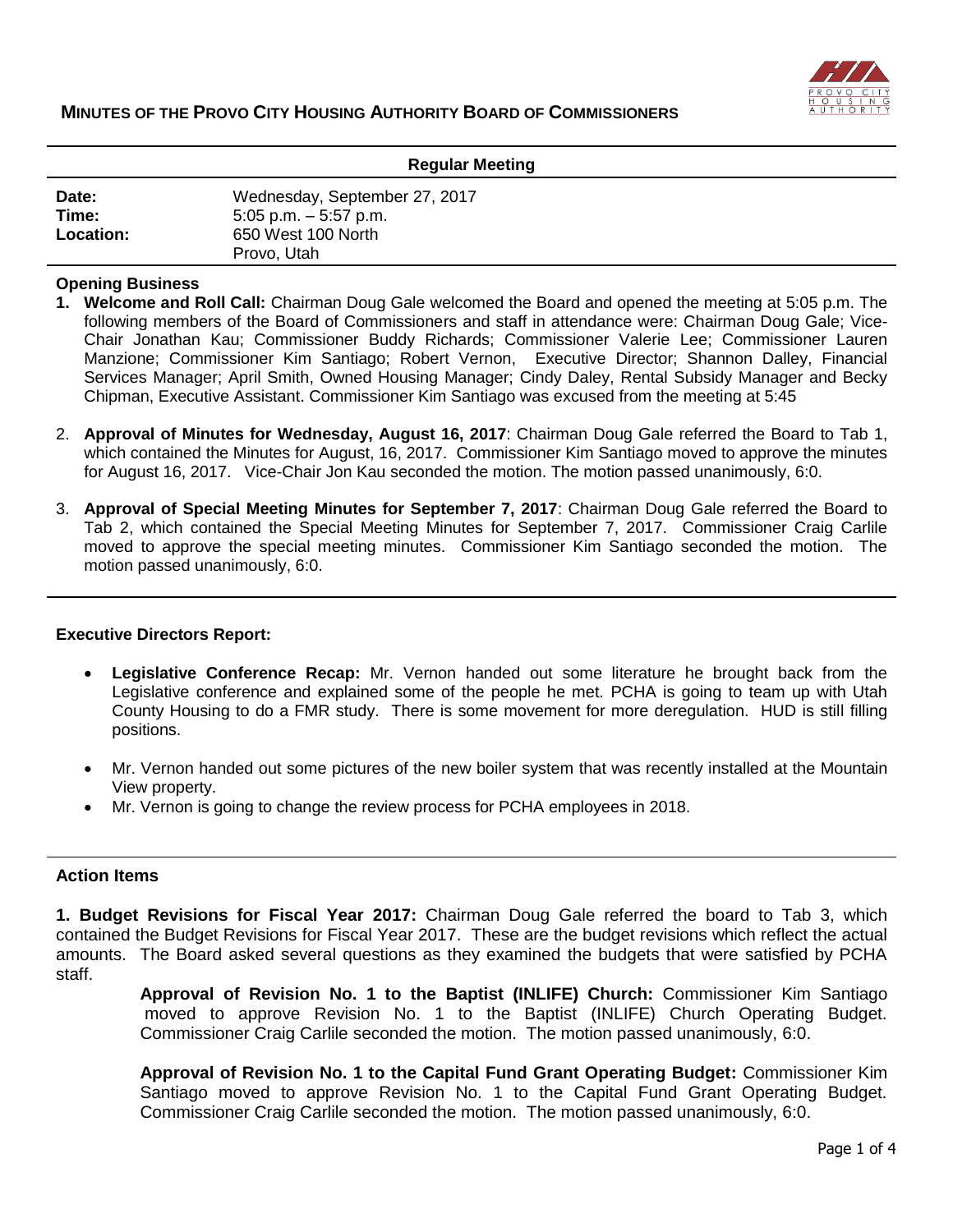

**Approval of Revision No. 1 to the Crimson Court Apartments Operating Budget:**  Commissioner Kim Santiago moved to approve Revision No. 1 to the Crimson Court Apartments Operating Budget. Commissioner Craig Carlile seconded the motion. The motion passed unanimously, 6:0

**Approval of Revision No. 1 to the Discretionary Fund Operating Budget:** Commissioner Kim Santiago moved to approve Revision No. 1 to the Discretionary Fund Operating Budget. Commissioner Craig Carlile seconded the motion. The motion passed unanimously, 6:0

**Approval of Revision No. 1 to the Section 8 Housing Choice Voucher Budget:** Commissioner Kim Santiago moved to approve Revision No. 1 to the Section 8 Housing Choice Voucher Budget Commissioner Craig Carlile seconded the motion. The motion passed unanimously, 6:0.

**Approval of Revision No. 1 to the Pioneer Homes Fund Operating Budget:** Commissioner Kim Santiago moved to approve Revision No. 1 to the Pioneer Housing Fund Operating Budget Commissioner Craig Carlile seconded the motion. The motion passed unanimously, 6:0.

**Approval of Revision No. 1 to the Provo Westgate Apartments Operating Budget:** Commissioner Kim Santiago moved to approve Revision No. 1 to the Provo Westgate Apartments Operating Budget. Commissioner Craig Carlile seconded the motion. The motion passed unanimously, 6:0.

 **Approval of Revision No. 2 to the PCHA Public Housing and CFP Operating Budget:** Commissioner Kim Santiago moved to approve Revision No. 2 to the PCHA Public Housing Operating Budget. Commissioner Craig Carlile seconded the motion. The motion passed unanimously, 6:0.

**Approval of Revision No. 1 to the Shelter Plus Care Operating Budget:** Commissioner Kim Santiago moved to approve Revision No. 1 to the Shelter Plus Care Operating Budget. This is a HUD driven program This is a program mostly used for housing choice voucher. Commissioner Craig Carlile seconded the motion. The motion passed unanimously, 6:0.

**Approval of Revision No. 1 to the Supportive Housing Operating Budget:** Commissioner Kim Santiago moved to approve Revision No. 1 to the Supportive Housing Operating Budget. This is our Sunrise/Sunset and Dixon Court properties and these budgets will be reported separately next year. Commissioner Craig Carlile seconded the motion. The motion passed unanimously, 6:0.

**2. Approval of Resolution 09-A-17 Revision to Operating Budgets for Fiscal Year 2017:** Chairman Doug Gale referred the board to Tab 4, which contained Resolution 09-A-17 Revision to the Public Housing Operating Budget. HUD requires PCHA to submit this resolution every year to confirm the beginning budget has been revised to the actual numbers for the fiscal year. Commissioner Kim Santiago moved to approve. Commissioner Craig Carlile seconded the motion. The motion passed unanimously, 6:0.

**3. Budget Approvals for the Fiscal Year Beginning Oct. 01, 2018:** Chairman Gale referred the board to Tab 5, which contained the Budget for Fiscal Year 2018. The budget year that is about to begin. Some of these budgets are in place because PCHA knows what the funding will be, the rest are based on projections. These calculations are founded on formulas and rates from previous years. The Board asked several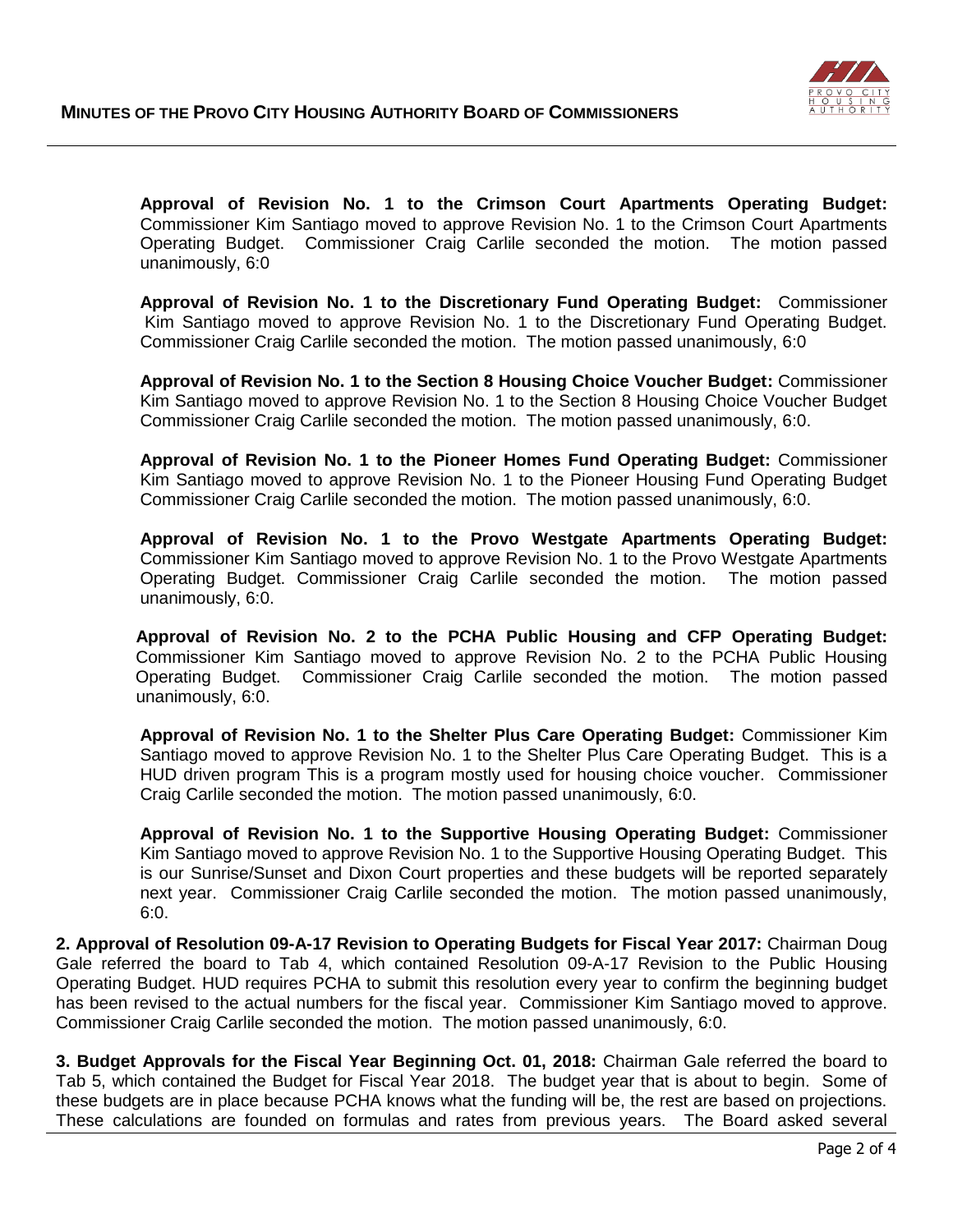

## **MINUTES OF THE PROVO CITY HOUSING AUTHORITY BOARD OF COMMISSIONERS**

questions as they examined the budgets that were satisfied by PCHA staff.

**Approval to the Baptist (INLIFE) Church Operating Budget:** Commissioner Kim Santiago moved to approve Baptist (INLIFE) Church Operating Budget. Commissioner Craig Carlile seconded the motion. The motion passed unanimously, 6:0.

**Approval to the Capital Fund Grant Operating Budget:** Commissioner Kim Santiago moved to approve Capital Fund Grant Operating Budget. Commissioner Craig Carlile seconded the motion. The motion passed unanimously, 6:0.

**Approval to the Crimson Court Apartments Operating Budget:** Commissioner Kim Santiago moved to approve Crimson Court Apartment Operating Budget. Commissioner Craig Carlile seconded the motion. The motion passed unanimously, 6:0.

**Approval to the Discretionary Fund Operating Budget:** Commissioner Kim Santiago moved to approve Discretionary Fund Operating Budget. Commissioner Craig Carlile seconded the motion. The motion passed unanimously, 6:0.

**Approval to the Dixon Court Operating Fund Operating Budget:** Commissioner Kim Santiago moved to approve Discretionary Fund Operating Budget. Commissioner Craig Carlile seconded the motion. The motion passed unanimously, 6:0.

**Approval to the Section 8 Housing Choice Voucher Budget:** Commissioner Kim Santiago moved to approve Section 8 Housing Choice Voucher Operating Budget. Commissioner Craig Carlile seconded the motion. The motion passed unanimously, 6:0.

**Approval to the Pioneer Housing Choice Voucher Budget:** Commissioner Kim Santiago moved to approve Pioneer Housing Operating Budget. Commissioner Craig Carlile seconded the motion. The motion passed unanimously, 6:0.

**Approval to the Provo Westgate Apartments Operating Budget:** Commissioner Kim Santiago moved to approve Provo Westgate Apartments Operating Budget. Commissioner Craig Carlile seconded the motion. The motion passed unanimously, 6:0.

**Approval to the PCHA Public Housing and CFP Operating Budget:** Commissioner Kim Santiago moved to approve PCHA Public Housing and CFP Operating Budget. The actual budget from 2017-2018 was used to create this budget. Commissioner Craig Carlile seconded the motion. The motion passed unanimously, 6:0.

**Approval to the Shelter Plus Care Operating Budget:** Commissioner Kim Santiago moved to approve Shelter Plus Care Operating Budget. Commissioner Craig Carlile seconded the motion. The motion passed unanimously, 6:0.

**Approval to the Sunrise/Sunset Housing Operating Budget:** Commissioner Kim Santiago moved to approve Sunrise/Sunset Apartments Operating Budget. Commissioner Craig Carlile seconded the motion. The motion passed unanimously, 6:0.